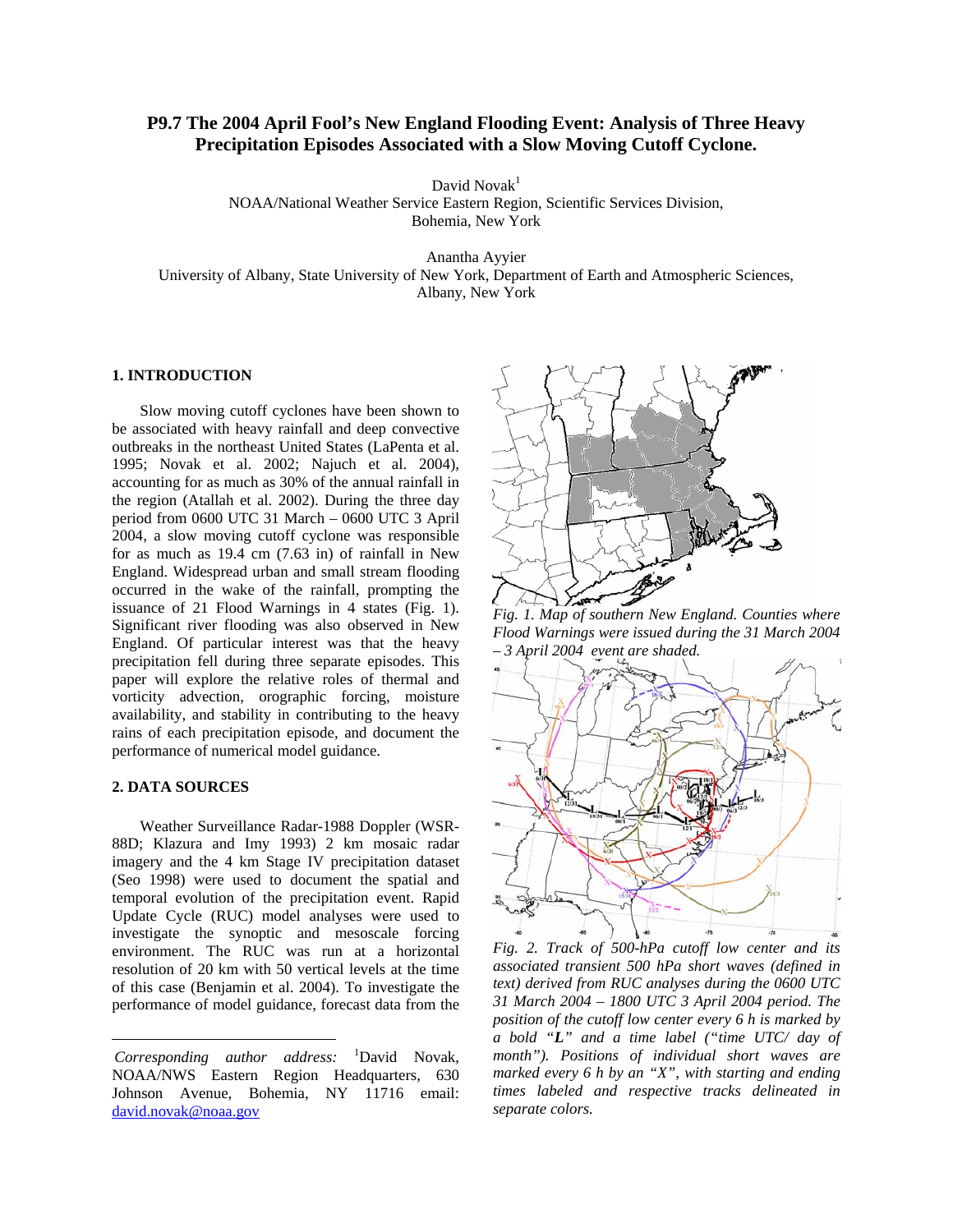Eta model were used. The Eta was run at 12 km horizontal resolution with 60 vertical levels (Rogers et al. 2001). Archived 80 km and 40 km horizontal resolution display grids from the Eta model and 20 km grids from the RUC model were used.

## **3. RESULTS**

# *a. Event Analysis*

The track of the 500-hPa cutoff low center and its associated transient 500-hPa short waves during the 0600 UTC 31 March 2004 – 1800 UTC 3 April 2004 period are shown in Fig. 2. The cutoff low center slowly moved east during 31 March 2004 and crossed the Appalachian Mountains on 1 April 2004. The cutoff then stalled over Virginia on 2 April 2004, before being "kicked" east by an approaching midlatitude trough (not shown) on 3 April 2004. Note that through the three-day progression of the cutoff,

seven individual 500-hPa short waves [defined as coherent (traceable for at least 12 h) local 500-hPa vorticity maxima (greater than  $4 \times 10^{-5}$  s<sup>-1</sup> over the background vorticity)] were tracked in the RUC analysis fields rotating around the 500-hPa cutoff low center. Two of these short waves were tied to the latter two episodes of precipitation affecting New England.

The total accumulated precipitation during the 0600 UTC 31 March 2004 – 0600 UTC 3 April 2004 period is shown in Fig. 3a. The cutoff cyclone was responsible for heavy precipitation across a large portion of the eastern United States, with the heaviest three-day total occurring over southern New England. A 500-hPa low center-relative storm total precipitation plot (not shown) shows that the heaviest precipitation occurred in the northeast quadrant of the cutoff cyclone. This is consistent with the unpublished work of Atallah et al. (2002).



*Fig. 3. (a) Stage IV accumulated precipitation (mm) during the 0600 UTC 31 March 2004 – 0600 UTC 3 April 2004 period. (b) As in (a), except during the 0600 UTC 31 March 2004 – 0000 UTC 1 April period (Episode 1). (c) As in (a), except during the 0000 UTC 1 April – 1200 UTC 1 April 2004 period (Episode 2). (d) As in (a), except during the 1200 UTC 1 April – 0600 UTC 3 April 2004 period (Episode 3).*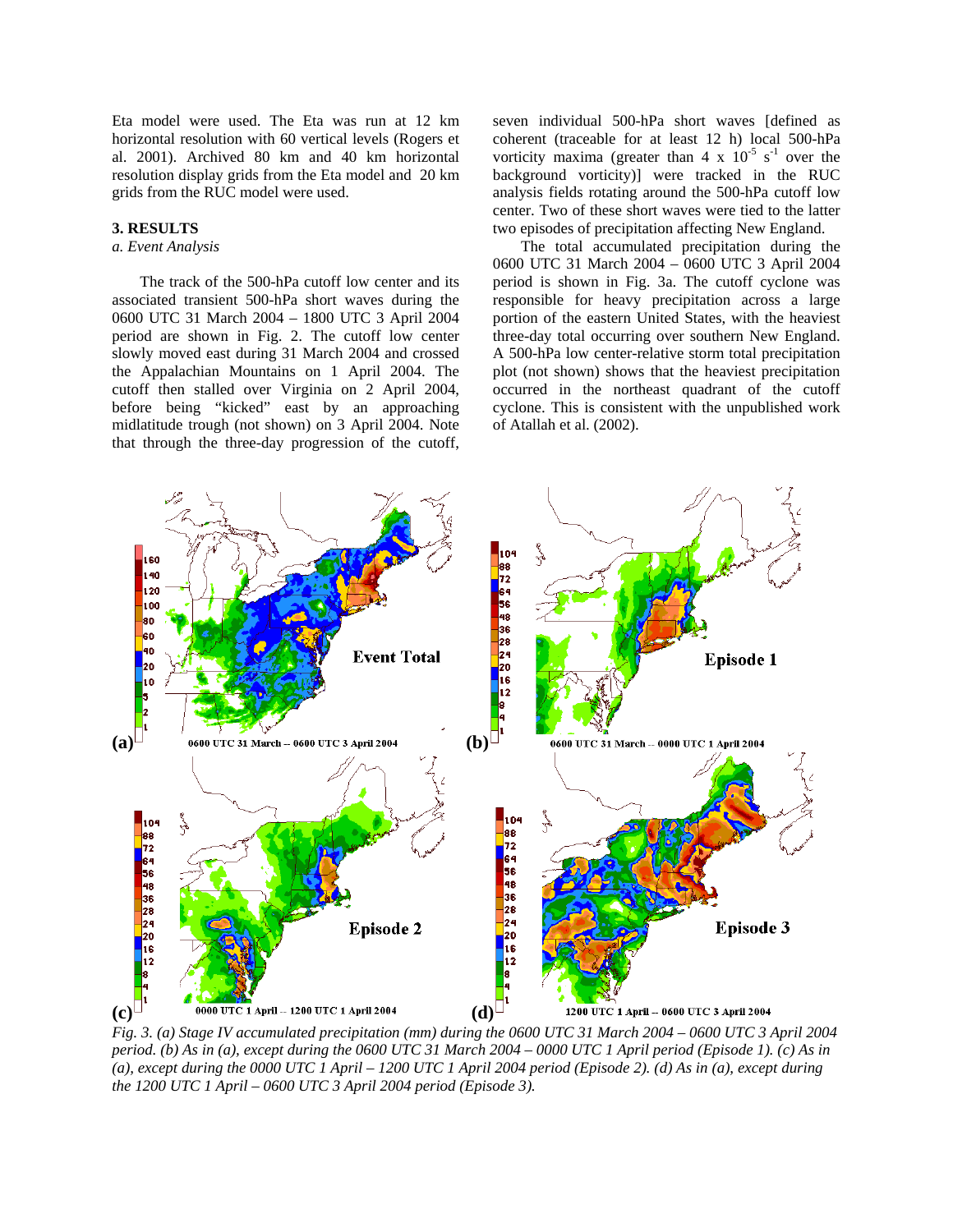

*Fig. 4. (a) 1800 UTC 31 March 2004 RUC analysis 500-hPa geopotential height (thick solid) contoured every 60 m*  and absolute vorticity (thin solid) contoured every  $2 \times 10^{-5}$  s<sup>-1</sup> where greater than  $10 \times 10^{-5}$  s<sup>-1</sup> with WSR-88D mosaic *radar imagery overlaid (shaded according to color scale in dBZ). (b) 1800 UTC 31 March 2004 RUC analysis 850 hPa geopotential height (thick solid) contoured every 30 m, temperature (dashed) contoured every 2 ºC, and thermal advection shaded according to scale in ºC day-1 where positive. (c) As in (a), except for 0300 UTC 1 April 2004. (d) As in (b), except for 0300 UTC 1 April 2004. (e) As in (a), except for 0000 UTC 2 April 2004. (f) As in (b), except for 0000 UTC 2 April 2004, with cross section orientation for Fig. 5 overlaid.*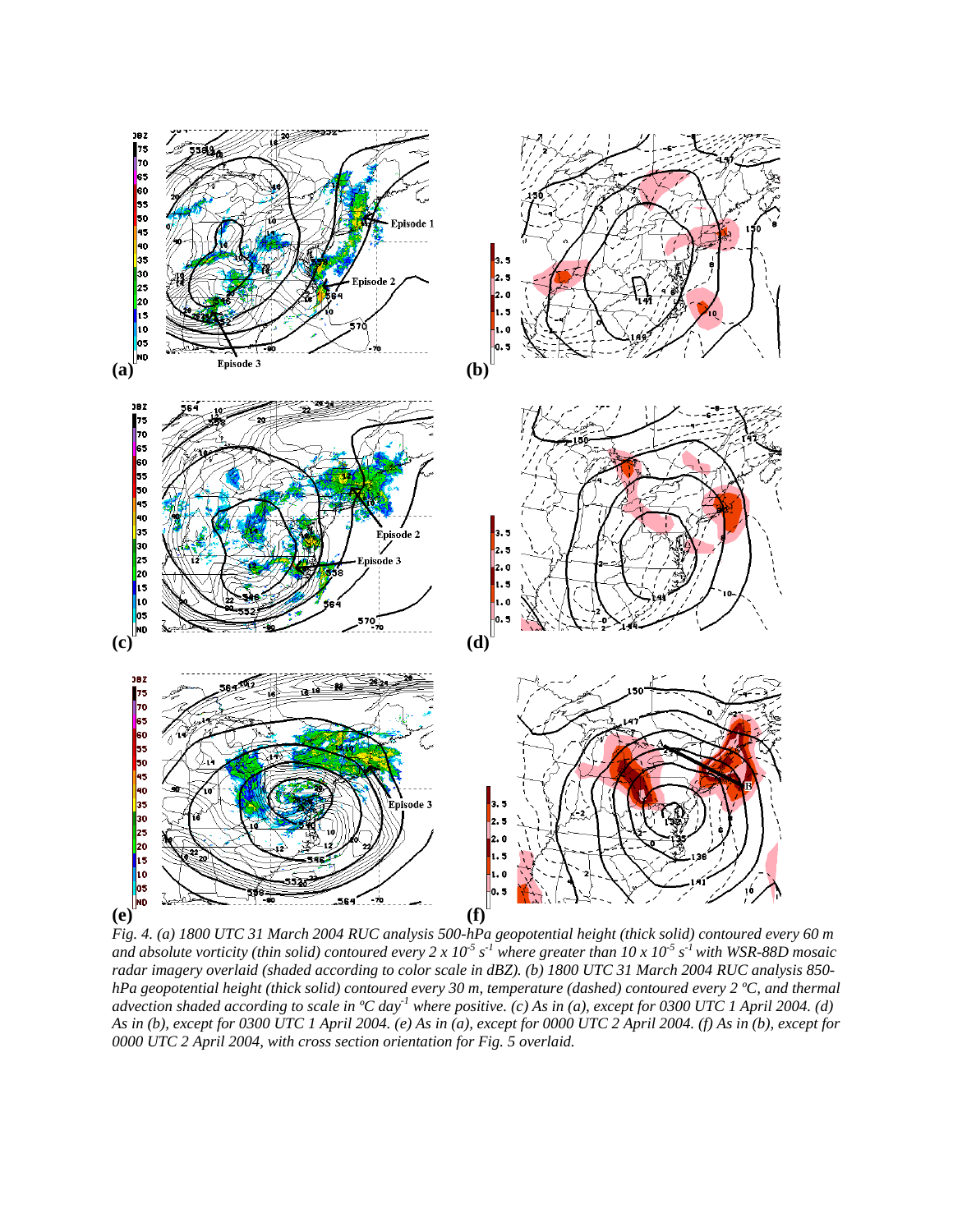Temporal analysis of the Stage IV precipitation data revealed the heavy rains in New England occurred in three episodes. The first precipitation episode (Episode 1) occurred over an 18-h period from 0600 UTC 31 March – 0000 UTC April 1 2004 (estimated from the 6-h temporal resolution Stage IV precipitation data), and resulted in modest rainfall amounts of generally 20–30 mm (0.79–1.18 in; Fig 3b). A mosaic radar and RUC 500-hPa heights and vorticity analysis (Fig. 4a), shows that the precipitation occurred in the absence of any substantial 500-hPa vorticity advection (and implied upward increase of vorticity), but rather was embedded within an area of lower-tropospheric warm air advection ahead of the primary low center (Fig. 4b). Note that at this time the vorticity maximum responsible for Episode 2 is evident in eastern North Carolina, while the vorticity maximum responsible for Episode 3 is found in northern Alabama rounding the base of the 500-hPa cutoff (Fig. 4a).

Episode 2 occurred over a 12 h period from 0000 – 1200 UTC April 1 2004, and resulted in precipitation amounts of 15–25 mm (0.59–0.98 in; Fig. 3c). Episode 2 can be related to the passage of a 500-hPa short wave rotating around the eastern periphery of the 500-hPa cutoff. The 0300 UTC 1 April 2004 radar and 500-hPa height and vorticity analysis (Fig. 4c) shows cyclonic vorticity advection (and implied upward increase in vorticity advection) occurring over New England associated with this short wave. An area of 850-hPa warm air advection was also found in southern New England association with this short wave (Fig. 4d).

Episode 3 occurred over a 42-h period from 12 UTC 1 April – 06 UTC 3 April 2004 and accounted for most of the event total precipitation, with amounts greater than 100 mm (3.94 in) recorded in southeast New Hampshire (Fig. 3d). During this period the 500 hPa low center stalled over Virginia as a lobe of vorticity slowly swung northward (Figs. 2 and 4e). Two transient vorticity maxima were analyzed within this lobe of vorticity. Positive vorticity advection north of this vorticity lobe and strong 850-hPa warm air advection (Fig. 4f) were analyzed over New England. Note that the warm air advection is over double the magnitude as in the previous two precipitation episodes. The slow motion of the 500-hPa low allowed deep southeasterly flow to persist in the northeast quadrant of the cyclone over New England. This persistent southeast flow supported the training of precipitation through central New England, and accounted for the southeast-northwest orientation of the precipitation maxima in New England during this period (Fig. 3d). It is also during this period that the effects of the orography were most evident as deep southeasterly flow contributed to orographic precipitation enhancement (suppression) on the east (west) slopes of north-south oriented terrain features

(Fig. 3d). A flow-parallel cross section through New England (Fig. 5; cross-section orientation shown in Fig. 4f) shows deep easterly flow, a frontal inversion at nearly the same height of the obstructing terrain  $(-1)$ km), and a conditionally neutral or weakly unstable layer extending from the top of the inversion to near 500-hPa. As Brady and Waldstreicher (2001) showed, such conditions are conducive to standing mountain waves in the northeast United States. Such mountain waves may account for the precipitation enhancement and suppression observed during this period..



*Fig. 5. 0000 UTC 2 April 2004 RUC analysis cross section (orientation shown in Fig. 4f) of saturation equivalent potential temperature (solid) and winds, with RUC topography (20 km resolution) along x-axis.* 

Analysis of soundings during the flooding event (not shown) show that all three precipitation episodes occurred in an environment exhibiting precipitable water values 150–200% above normal. Note that soundings from each precipitation episode did not exhibit any surface-based CAPE and minimal most unstable CAPE (as implied in Fig. 5). Consistent with this environment, there were few lightning strikes observed in New England during this event. However, the environment was conditionally neutral or weakly unstable above the lower tropospheric inversion (Fig. 5), supporting cores of strong elevated ascent and areas of heavy rainfall.

#### *b. Model Guidance*

Operational model guidance during the event alerted forecasters to the potential for heavy rainfall; however, the forecast timing, placement, and intensity of the latter two precipitation episodes were in error.

In regards to Episode 2, the location of the 500 hPa vorticity maximum was misplaced by the Eta, even at 6-h and 12-h forecast projections. The Eta model 9-h forecast 500-hPa height and vorticity field valid 2100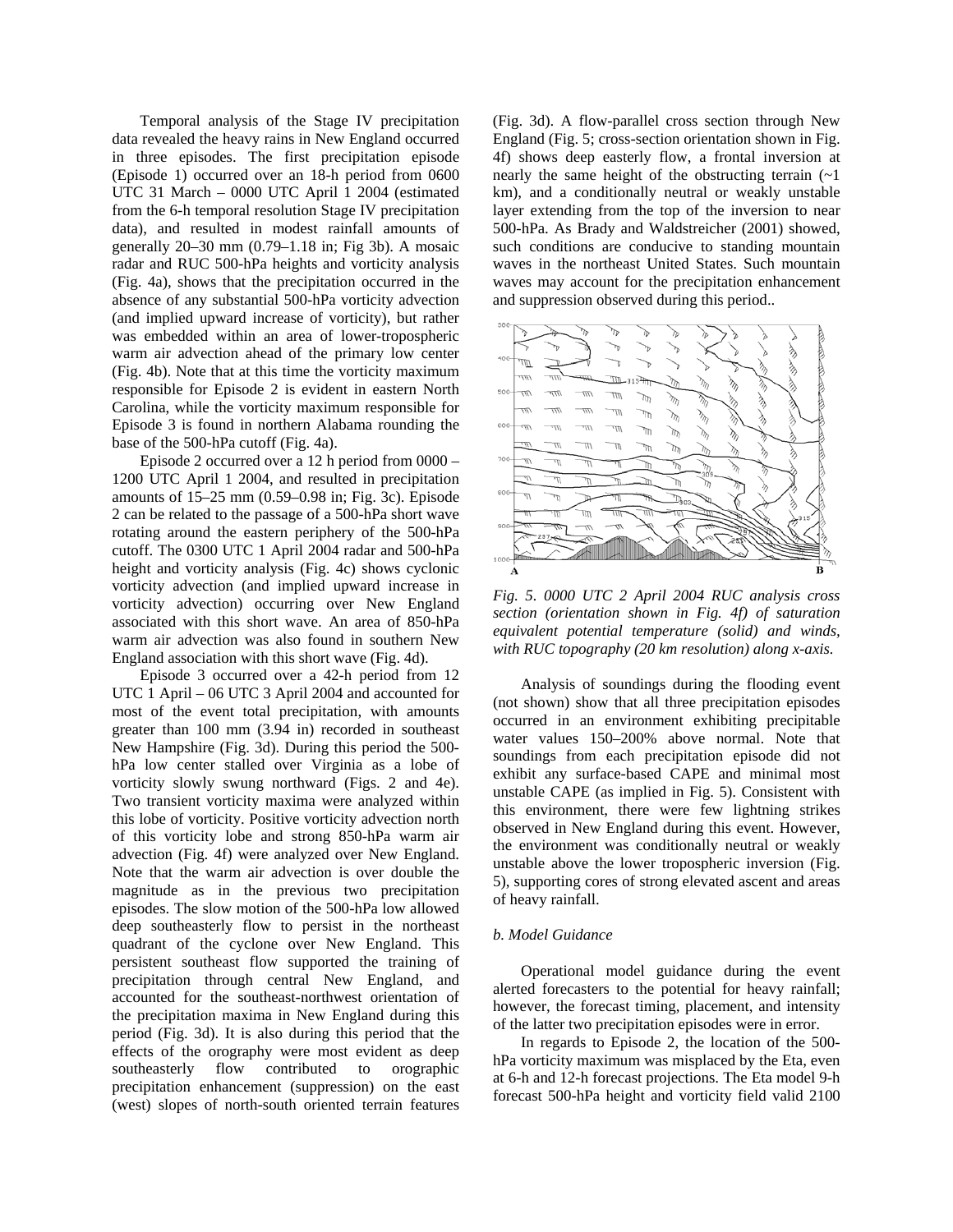UTC 31 March 2003 (Fig. 6a) shows south-southwest 500-hPa flow with a prominent vorticity maximum well southeast of the New Jersey coast. Accordingly, little precipitation was forecast in the vicinity of coastal New Jersey. However, the RUC 500-hPa height and vorticity analysis shows a shortwave embedded within the south-southwest flow south of New Jersey, ahead of which precipitation was occurring (Fig. 6b).

The largest model guidance errors were associated with the third precipitation episode, as the Eta model underestimated the rainfall, and suffered from significant phase errors. An example of these errors is shown by the Eta model 36-h forecast 6-h accumulated precipitation valid 0000 UTC 2 April (Fig. 7a). Although the shape and orientation of the forecast precipitation area was accurate, the precipitation maximum was nearly half that observed, and located more than 300 km southwest of the observed location (Fig. 7b). This phase and intensity error had substantial ramifications as the Eta model forecast suggested southeast New Hampshire would stay completely dry during this period (Fig. 7a), while in fact over 50 mm (1.97 in) of rainfall was observed (Fig. 7b).

Despite these phase errors, the Eta model was able to predict the orographic enhancement of precipitation observed during Episode 3. This is evident in Fig. 7a, as the east slopes of north-south oriented terrain features such as the Berkshires (western Massachusetts and southwest Vermont), and Catskills (southeastern New York) were coincident with forecast local precipitation maxima. The observed precipitation field (Fig. 7b) validates these features, although the observed precipitation maximum on the east slopes of the Adirondack mountains (northeast New York) was not forecast by the Eta model. It appears the phase error and subsequent northern extent of orographically enhanced precipitation was at least partially a result of the 500-hPa low center being forecast ~100 km too far south, as shown by a comparison of the position of the 540 dm contour in Figs. 7a and b.

# **4. SUMMARY**

Three heavy precipitation episodes associated with a slow moving cutoff cyclone have been analyzed. Each episode occurred in the northeast quadrant of the cutoff cyclone associated with synoptic-scale forcing. The first precipitation episode was embedded within an area of 850-hPa warm air advection ahead of the primary 500-hPa cutoff low center. The second episode was related to the passage of a 500-hPa short wave rotating around the 500-hPa cutoff low center. The third and most intense precipitation episode occurred as the 500-hPa low center stalled over Virginia and an associated lobe of vorticity slowly swung northward. Anomalous moisture was available during this period,

and conditionally neutral stability in the middle troposphere supported strong ascent, although limited lightning was observed. The effects of the orography were most evident during the third episode as deep southeasterly flow and a thermodynamic profile favoring standing mountain waves contributed to orographic precipitation enhancement (suppression) on the east (west) slopes of north-south oriented terrain features.

Operational model guidance during the event alerted forecasters to the potential for heavy rainfall; however, the forecast timing, placement, and intensity of the precipitation episodes had various degrees of error, even at forecast projections of less than a day. The largest errors were associated with the third precipitation episode, as the Eta model underestimated the rainfall, and suffered from significant phase errors. However the Eta model was able to predict orographic modulation of the precipititation during the third episode.

This case highlights the multi-scale nature of cutoff cyclones, including features such as transient short waves and the modulating effects of orography, and highlights the challenge such features present to operational quantitative precipitation forecasts.

# **ACKNOWLEDGMENTS**

The authors wish to thank Jeff Waldstreicher and Heather Hauser (NWS, Eastern Region Headquarters), David Vallee (NWS Taunton, MA), and Lance Bosart (SUNY-Albany) for insightful comments and discussions concerning this work. Previous SUNY-Albany CSTAR I research results served as the initial motivation for this study.

## **REFERENCES**

- Atallah, E. H., A. R. Aiyyer, and L. F. Bosart, 2002: Precipitation associated with 500-hPa closed cyclones. 4<sup>th</sup> Northeast Operational Regional Workshop, 5-6 November 2002, Albany, NY.
- Benjamin, S. G., G. G. Grell, J. M. Brown, and T. G. Smirnova, 2004: Mesoscale weather prediction with the RUC hybrid isentropic–terrain-following coordinate model. *Mon. Wea. Rev.*, **132**, 473–494.
- Brady, R. H., and J. S. Waldstreicher, 2001: Observations of mountain wave–induced precipitation shadows over northeast Pennsylvania. *Wea. Forecasting*, **16**, 281–300.
- Klazura, G. E., and D. A. Imy, 1993: A description of the initial set of analysis products available from the NEXRAD WSR-88D system. *Bull. Amer. Meteor. Soc*., **74**, 1293–1311.
- La Penta, K. D., B. J. McNaught, S. J. Capriola, L. A. Giordano, C. D. Little, S. D. Hrebenach, G. M. Carter, D. Valverde, and D. S. Frey, 1995: The